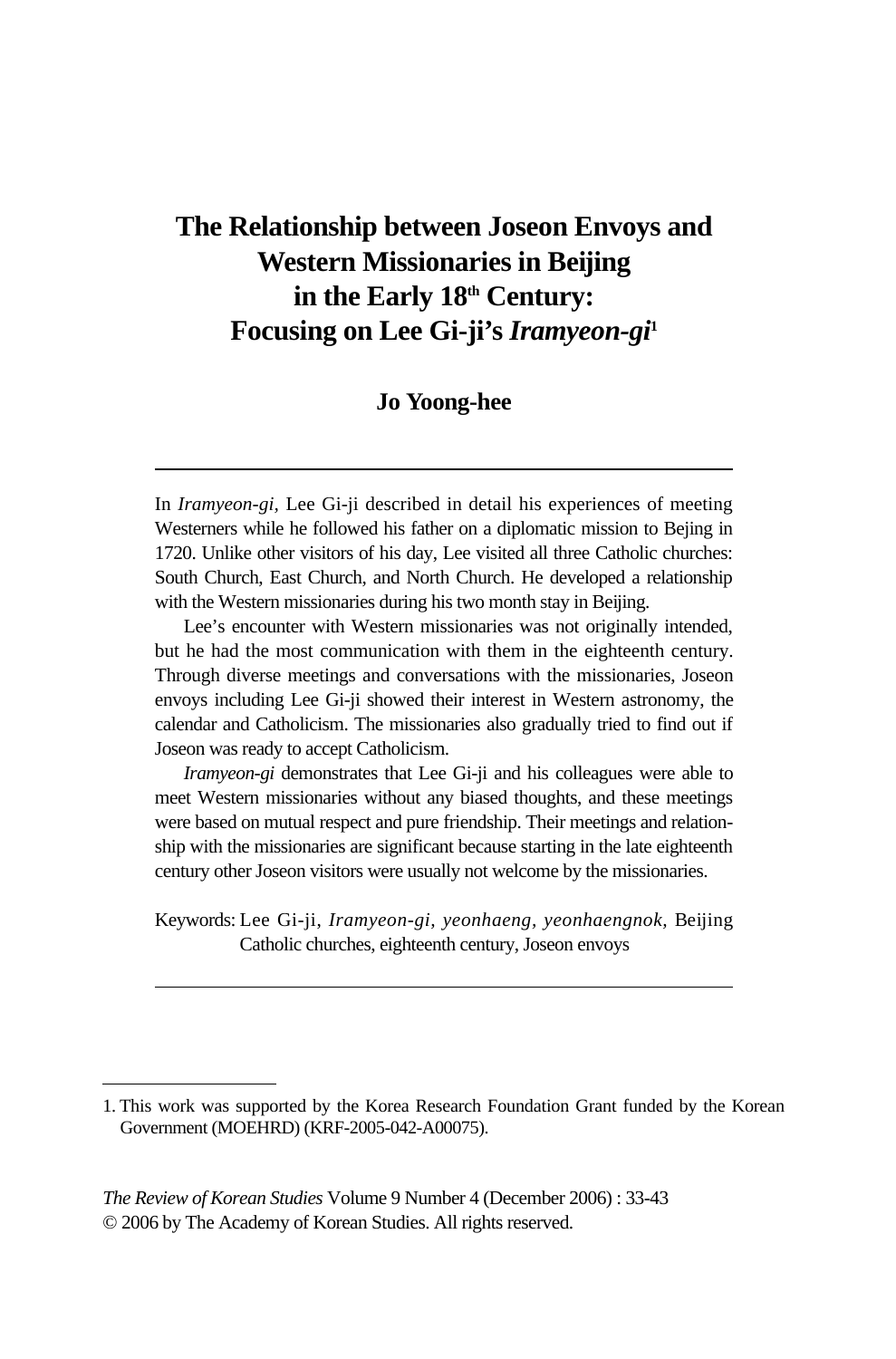## **Diplomatic Trip to Bejing and Visit to Catholic Churches in Beijing**

Lee Gi-ji (1690-1722) accompanied his father Lee Yi-myeong, who had the mission of reporting the death of King Sukjong to the Qing government. His father was the highest ranking envoy (*jeongsa*) in charge of *yeonhaeng*, or the diplomatic mission to Beijing. Lee Gi-ji himself was allowed to join the group as a *jaje gungwan*, or 'sons or relatives of Joseon diplomats'. Lee Gi-ji was thirty years old when he arrived in Beijing on September 18.<sup>2</sup>

Lee Gi-ji's *Iramyeon-gi* was written about his experiences while accompanying his father on a diplomatic mission to Beijing in 1720. Lee Gi-ji describes his experiences of meeting Westerners in detail, which makes this book important for studying the exchange between the Joseon people and Westerners during the  $18<sup>th</sup>$  century. He stayed two months in Beijing until November 24 and met Western missionaries. In *Iramyeon-gi,* the details of his meetings with Westerners appear over twenty times. Kim Chang-eop, who had visited Beijing as a member of a diplomatic mission (*yeonhaeng*), gave Lee Gi-ji information about interesting people whom he should meet during his stay. Thus, Lee Gi-ji met a Chinese guide who took him to various places in Beijing as soon as he arrived.3

However, it does not seem that Lee Gi-ji had a plan to meet particular missionaries. His diary dated September 22 shows that he visited a Catholic church for mere curiosity. He joined Bak Taejung who was going to meet a Western missionary to deliver a present from Bak Pilseong. Bak Pilseong, who was sent to Beijing as a diplomat in former days, visited a Catholic church and met a missionary whose family name was Ji. During Bak Pilseong's stay, Ji visited Bak Pilseong and gave him an antidote. Bak Pilseong kept in touch with Ji even after he returned to Joseon, and he asked Bak Taejung to deliver a present to Ji during Bak Taeseong's visit. Lee Gi-ji was curious to meet a Westerner and asked Bak Taejung to accompany him.4 This unexpected opportunity to visit a Catholic

<sup>2.</sup> Dates shown in this paper are based on the lunar calendar.

<sup>3.</sup> According to Shin Ik-Cheol (2005:173), Kim Chang-eop gave information to Lee Gi-ji about the tour guide as well as Chinese intellectuals he should meet.

<sup>4.</sup> Lee Gi-ji particularly mentioned that the missionary Ji was treated as the emperor's visiting teacher. It is assumed that the missionary's high position drew Lee Gi-ji's attention. However, Lee Gi-ji was not able to meet Ji, who had passed away in July of that year. Therefore, Lee Gi-ji met other missionaries during his first visit to Beijing's Catholic churches.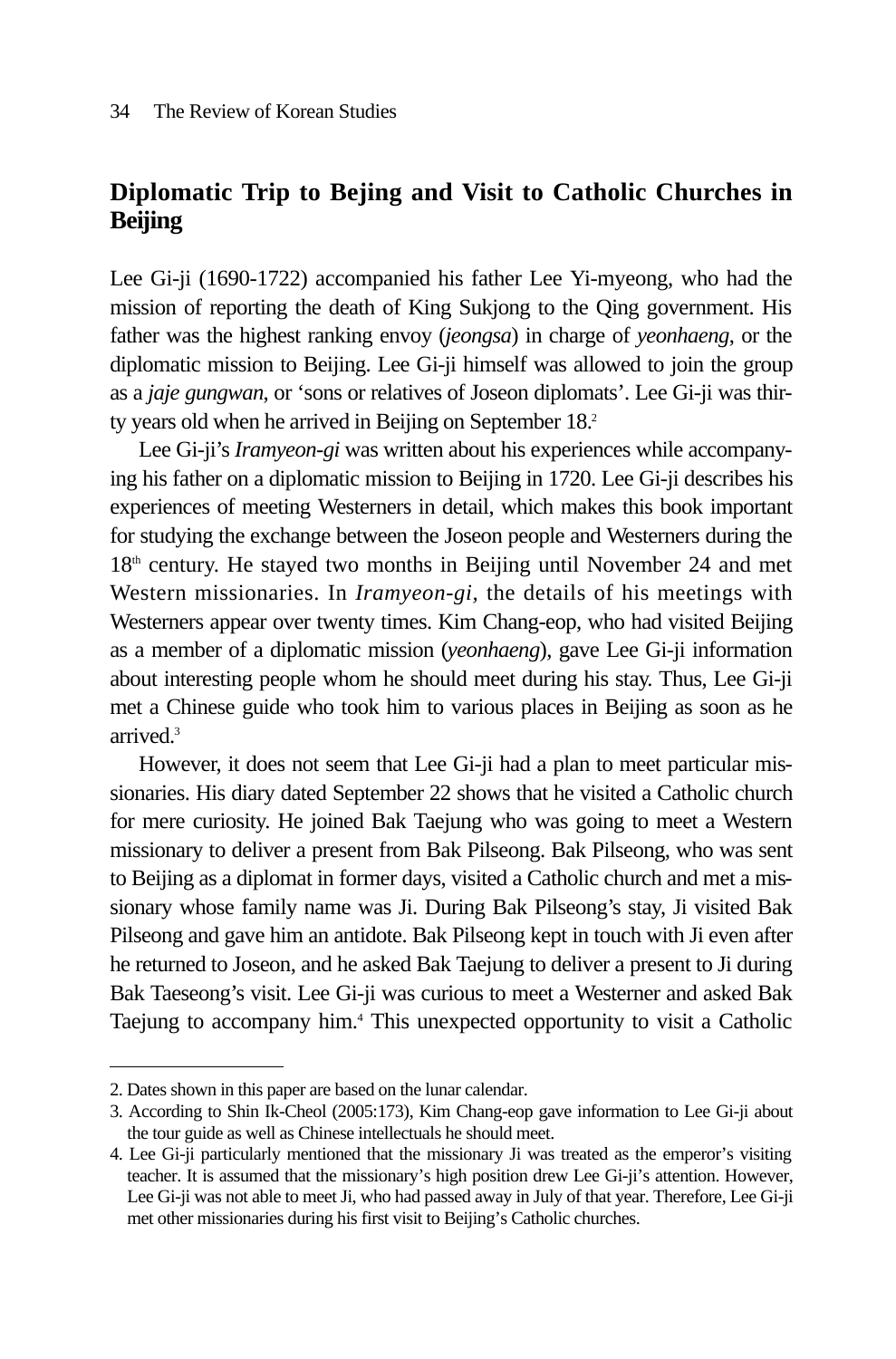church in the end led Lee Gi-ji to have more meetings with Western missionaries in all of Beijing's Catholic churches.

In this article, I will investigate the relationship between the Joseon people who visited Beijing and the Western missionaries in the early  $18<sup>th</sup>$  century, which appears in Lee Gi-ji's *Iramyeon-gi*. As mentioned, Lee Gi-ji provides detailed descriptions of his meetings with the Western missionaries. I will analyze Lee Gi-ji's writing about his meetings with the Westerners and show the significance of the relationship between them.

## **Lee Gi-ji's Visits to Individual Churches: From the South Church to the East and North Churches**

*Iramyeon-gi* chronicles the visits by Lee Gi-ji to the South Church, the East Church and the North Church and his meetings with Western missionaries. The Western missionaries also visited Lee Gi-ji's abode in Beijing. Lee Gi-ji and other members of *yeonhaeng* built a friendship with the Western missionaries after they met more missionaries. Lee Gi-ji wrote that he and the others went to the Catholic churches seven times from September 22 to October 30. The Western missionaries visited Lee Gi-ji's place three times. Since the first encounter between Lee Gi-ji and the Western missionaries at the South Church, they continued to meet at the East and North churches.<sup>5</sup>

According to *Iramyeon-gi,* during Lee Gi-ji's stay in Beijing, Lee Gi-ji and other *yeonhaeng* members exchanged letters and presents with the missionaries eighteen times: seven times by Lee and eleven times by the missionaries. They

<sup>5.</sup> In *Iramyeon-gi*, the North Church is not mentioned. Lee Gi-ji called the Catholic churches he visited 'the church in the south', 'the church in the east' and 'the church in the west', which are not the names of the churches. The way in which Lee Gi-ji referred to these churches causes a great deal of misunderstanding. In Lee Gi-ji's days, there were three Catholic churches, which were the South Church, the East Church and the North Church. The West Church was built in 1723 after Lee Gi-ji's death. 'The church in the west', located to the west of the East Church, was either the South Church or the North Church. At first, Lee Gi-ji called the South Church 'the church in the west' before he visited the North Church. After he visited the North Church, he began to call the North Church 'the church in the west'. I assume that Lee Gi-ji thought the North Church rather than the South Church was more westerly to the East Church.

The first Catholic Church in Beijing was the South Church, which was built in 1601. The East Church was established outside Donganmen Gate in 1655, the North Church near Xianmen Gate in 1703, and the West Church on the Xizhimen street in 1723.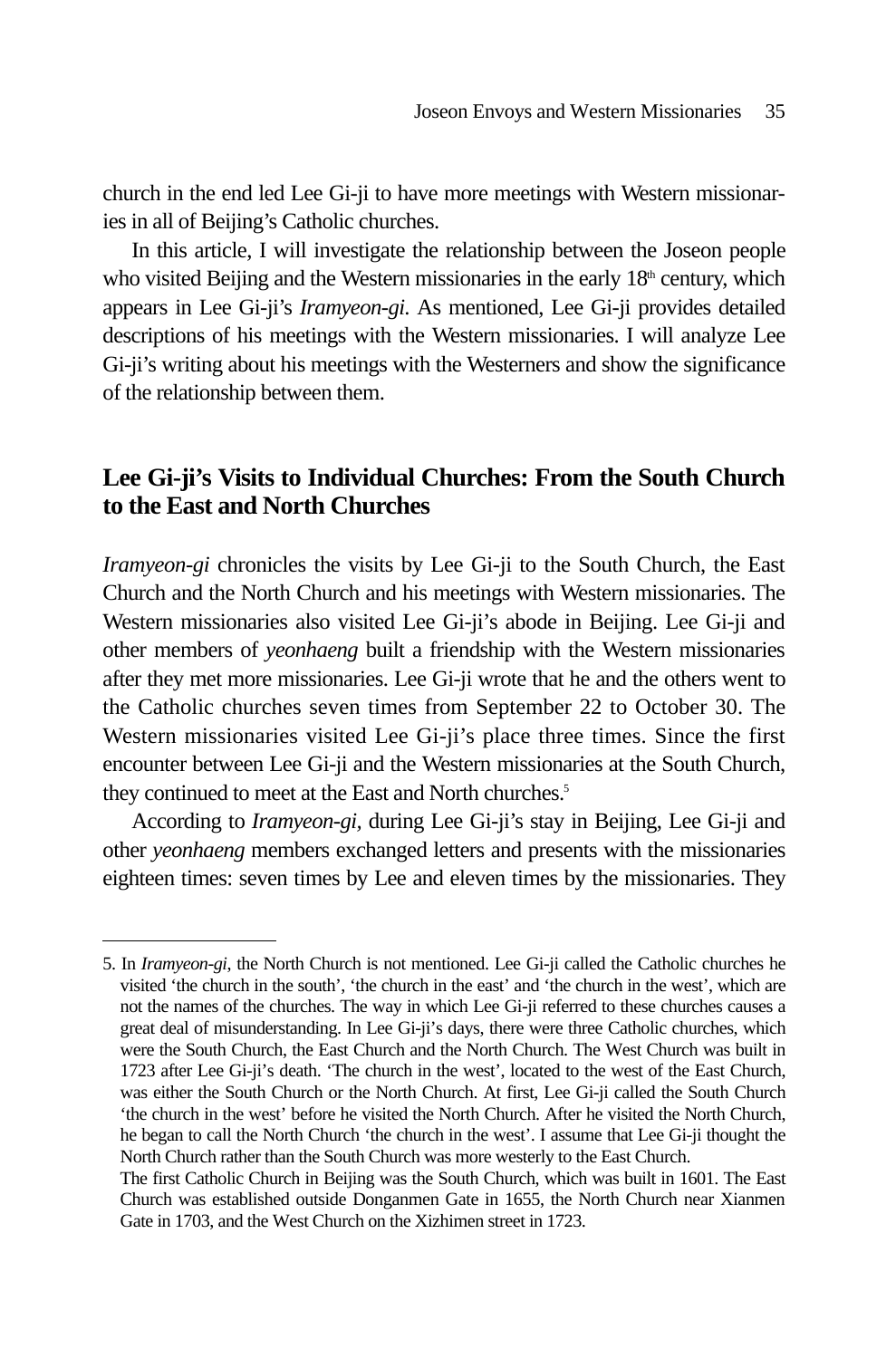| Lee Gi-ji and his fellows' visits to the missionaries: <sup>6</sup><br>seven times<br>(date; meeting place; missionaries)                                                                                                                                               | The missionaries' visits to Lee Gi-ji's place:<br>three times<br>(date; visiting missionaries)                         |
|-------------------------------------------------------------------------------------------------------------------------------------------------------------------------------------------------------------------------------------------------------------------------|------------------------------------------------------------------------------------------------------------------------|
| 1. September 22; the South Church; Su Lin,<br>Zhang Anduo and Mai Dacheng<br>2. September 27; the South Church; Su Lin,<br>Zhang Anduo, Mai Dacheng and Dai Jinxian<br>3. October 10; the East Church; Fei Yin<br>4. October 22; the East Church; Su Lin and Fei<br>Yin | 1. September 29; Dai Jinxian and Su Lin<br>2. October 20; Dai Jinxian and Fei Yin<br>3. October 24; Su Lin and Fei Yin |
| 5. October 26; the South Church; Su Lin, Zhang<br>Anduo, Dai Jinxian and Du Demei<br>6. October 28; the North Church; Bai Jin, Lei<br>Xiaosi, Tang Shangxian and Yin Hongxu<br>7. October 30; the East Church ; Xu Maosheng                                             |                                                                                                                        |

kept in touch with each other by sending letters and presents when they were not able to meet each other. Eleven exchanges happened in November, which was after Lee and the other members' last meeting with the missionaries on October 30th. Compared with other travel literature written after the  $18<sup>th</sup>$  century, *Iramyeon-gi* demonstrates that Lee Gi-ji's encounter with the missionaries was special in terms of the number of meetings and the closeness of the relationship.

### 1. The South Church

The South Church was the first church that Lee Gi-ji visited in Beijing. It was located inside Xuanwumen Gate. The South Church was the most well known church to the Joseon visitors since it was close to the guesthouse. Bak Taejung and Lee Gi-ji failed to meet the missionary by the name of Ji, but instead they met other missionaries such as Su Lin and Dai Jinxian who began to have an especially close relationship with Lee Gi-ji. After the first visit, Lee Gi-ji brought other *yeonhaeng* members including his father to the South Church and introduced them to the missionaries. The communication between the Joseon visitors and the missionaries was based on written Chinese when a Joseon-Chinese interpreter was not present. Since the Joseon intellectuals were educated

<sup>6.</sup> Western missionaries' names in this paper are romanized based on their Chinese names.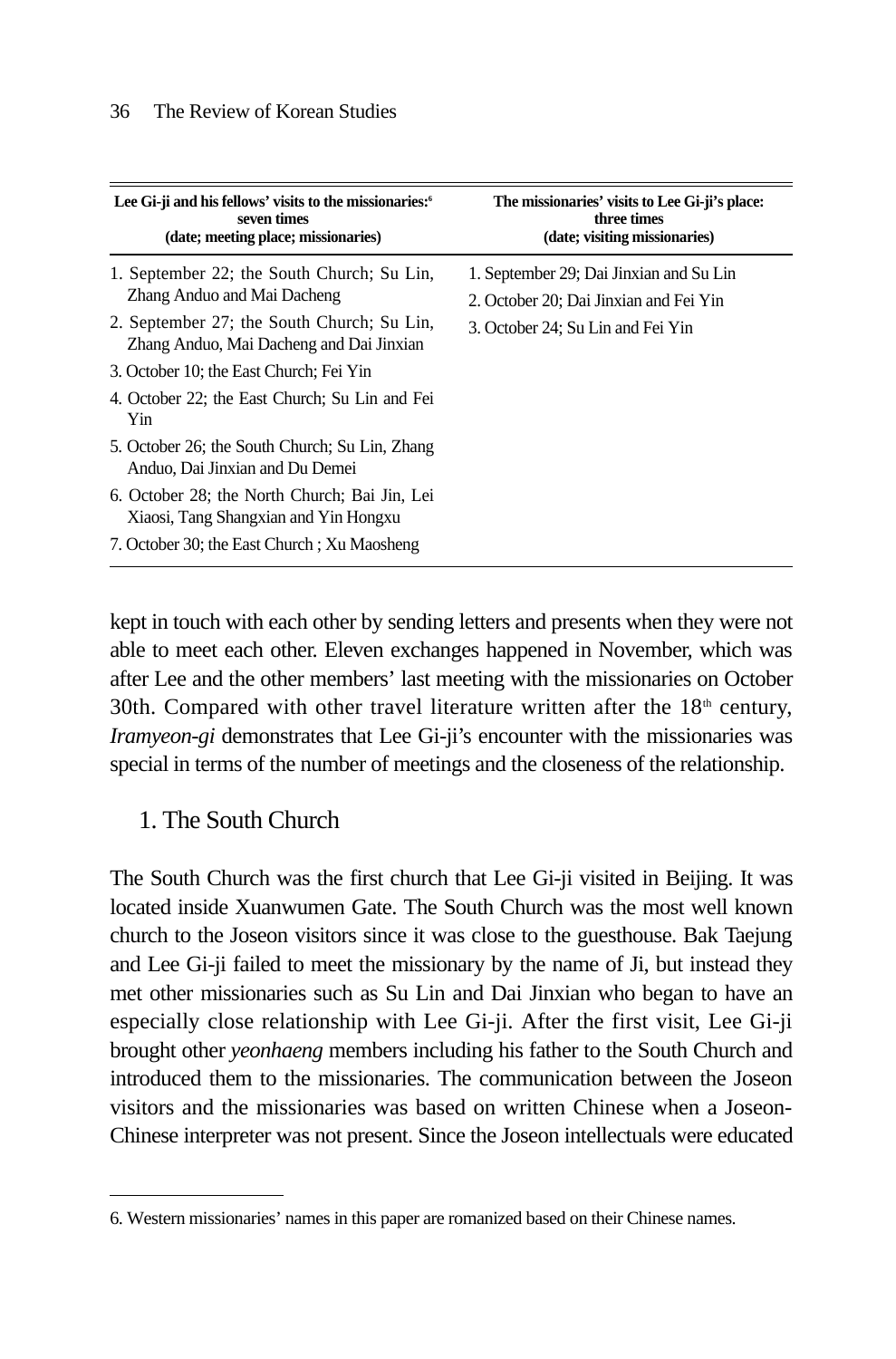in the written form of Chinese, that is, classical Chinese,<sup>7</sup> they were able to express themselves in written Chinese, but the Western missionaries in many cases required a translator or an interpreter because they were not accustomed to either colloquial or written Chinese.

The Joseon visitors including Lee Gi-ji and his father were satisfied with the conversation although they were not able to fully communicate using this indirect way. Apart from the conversation, Lee Gi-ji and the others saw exotic goods that the missionaries had brought to China and the Joseon envoys did not hesitate to express their surprise of these objects. Lee Gi-ji and the others met the missionaries three times in September. The conversations during these first trips did not seem to be serious. At first, Lee Gi-ji visited the church without any specific purpose and simply observed the eccentric culture of the missionaries.

Lee Gi-ji's diary records the second visit to the South Church on September 27, but it does not contain the specific conversation between his father, Lee Yimyeong, and the missionaries although it mentions that there was a conversation. Since they had the conversation using written Chinese, it seems to have been too difficult for Lee Gi-ji to accurately transcribe the conversation. Instead, Lee Gi-ji concentrated on the description of objects that he had never seen before.

On September 29, missionaries such as Su Lin and Dai Jinxian visited the Joseon diplomats' guesthouse, which was the third meeting. Later, on October 3, Lee Yi-myeong sent the missionaries from the South Church a letter asking questions about the Western calendar, how to make a celestial globe and the manufacturing technique for glass.<sup>8</sup> After this letter, the exchange between the missionaries and the members of *yeonhaeng* became more frequent and covered more diverse topics.

When Dai Jinxian visited the diplomats with Fei Yin of the East Church on October 20, the missionaries and Lee Gi-ji's party had a conversation about how to afford the ornaments of the Catholic churches and how to make wine and the effects of wine. When the Joseon envoys met the missionaries from the South Church, they asked again simple questions like how to bake bread(October 24). However, their conversation at the South Church finally included relatively serious topics such as astronomy (October 26).

<sup>7.</sup> This is like Latin for medieval Europeans.

<sup>8.</sup> The contents of the letter appear in Lee Yi-myeong's book *Sojaejip,.*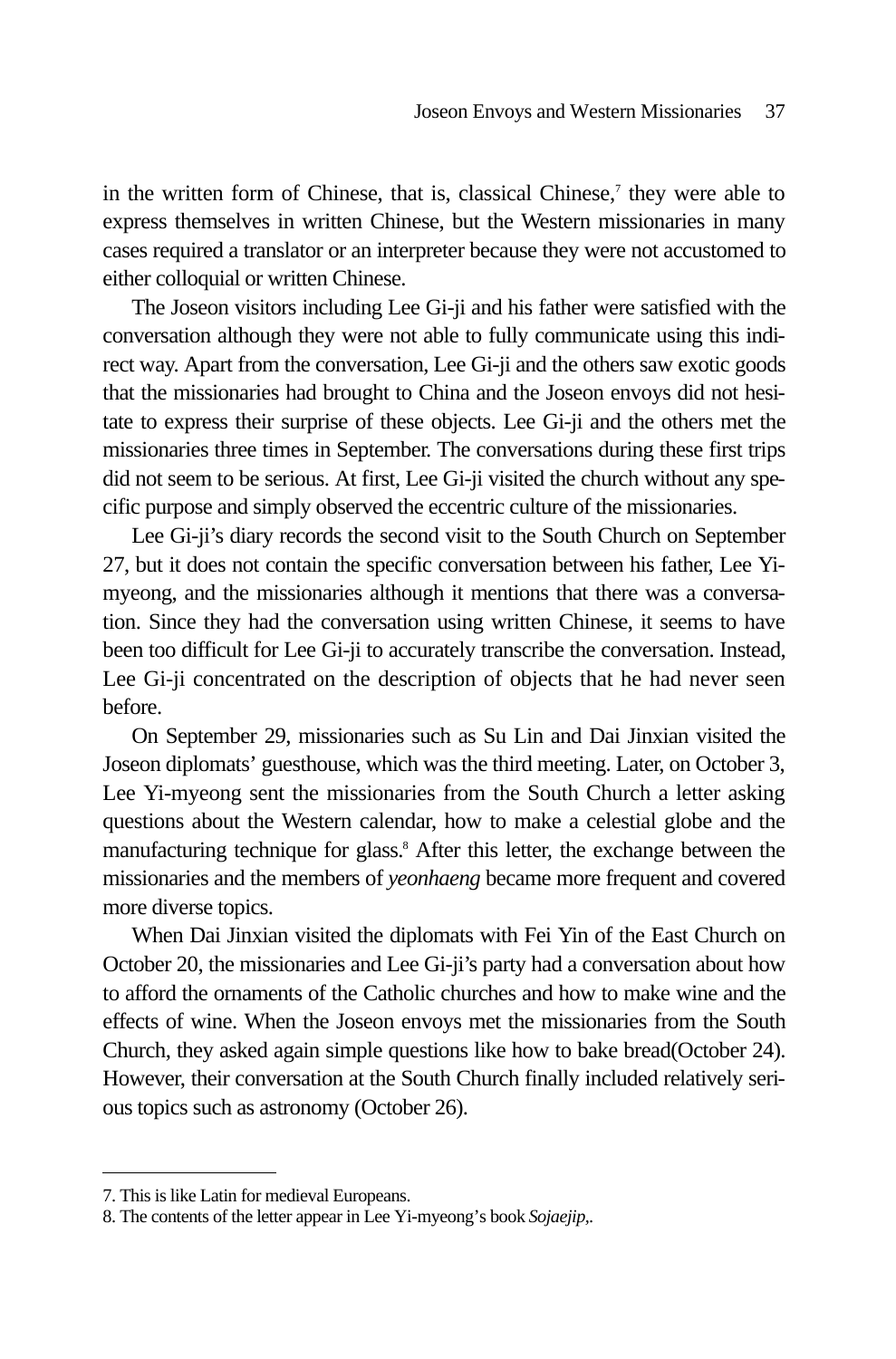#### 38 The Review of Korean Studies

### 2. The East Church and the North Church

Experiencing Western culture with the missionaries was a large part of Lee Giji's experience in Beijing. The missionaries who Lee Gi-ji met during his first visit to the South Church led him to the East Church and then to the North Church.

The East Church was the closest church to Lee Gi-ji's guesthouse. However, not until Lee Gi-ji visited the East Church for the first time on October 10, did he know its exact location. Lee Gi-ji heard about Fei Yin of the East Church from Su Lin and Dai Jinxian of the South Church and then visited the East Church. At the South Church on October 26, he encountered the missionary Du Demei and heard about the North Church located outside Xihuamen Gate. Du Demei wanted to show Lee Gi-ji the inside of the North Church's clock so Lee Gi-ji visited the North Church on October 28.

The letters and the conversations between Lee Gi-ji and the missionaries show that the missionaries residing at the East and the North churches were more interested in missionary work in Joseon than those from the South Church were. During Lee Gi-ji's visit to the East Church on October 10, Lee told Fei Yin that it was necessary to ask the emperor's support and to translate Catholic books into Chinese for the purpose of expanding missionary work in China. Lee Gi-ji's interest in Catholicism did not necessarily mean that he was interested in missionary work in Joseon. However, as Fei Yin recognized Lee Gi-ji's friendly attitude, he perhaps decides to get more information about Joseon for future missionary work in Joseon. Fei Yin showed Lee Gi-ji a map of East Asia and asked the route traveled from Joseon to Beijing.

Fei Yin of the East Church and Bai Jin and Tang Shangxian from the North Church were the missionaries who expressed a strong interest in missionary work in Joseon. When Lee Gi-ji visited the East Church on October 22, Fei Yin opened a map again and asked Lee Gi-ji about the route to Joseon while he calculated the distance between Beijing and Zhamen near the Joseon-Qing border.

According to the *Iramyeon-gi,* Fei Yin and Bai Jin were very interested in Joseon, and they had accompanied Mu Kedeng's expedition to Baekdusan (Mount Baekdu) to confirm the border between Joseon and Qing (records from October 22 and 28). Bai Jin also asked how long it took to Joseon by sea (October 28record). When Lee Gi-ji visited the East Church to say farewell on October 30, Fei Yin was at the South Church and missed Lee Gi-ji. The next day (November 1), Fei Yin sent a letter to Lee Gi-ji asking about the sea route from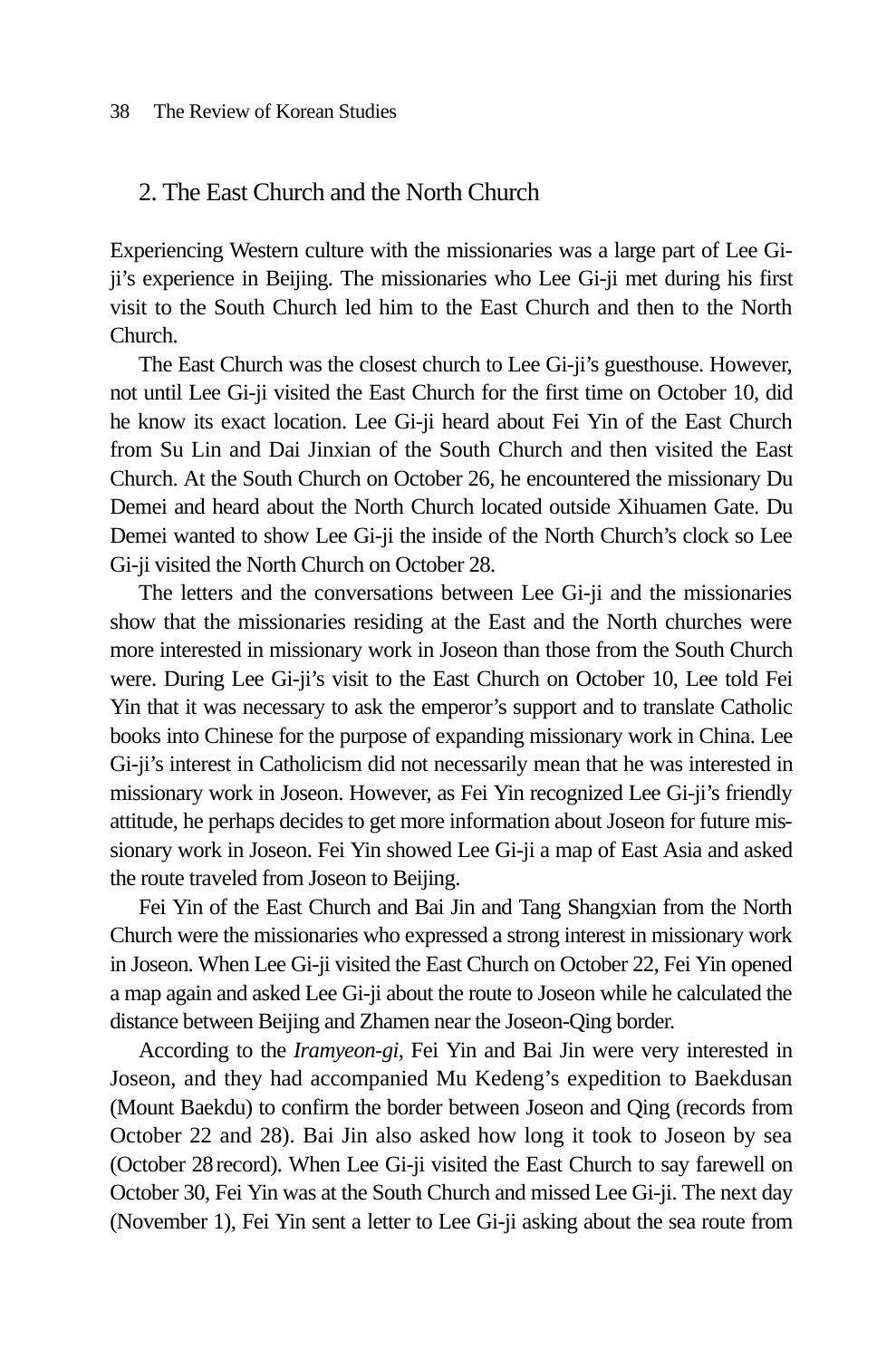Shandong Province to Joseon. Moreover, Tang Shangxian asked whether it was possible to build a Catholic church in Joseon when Lee Gi-ji visited the North Church on October 28. Their persistent interest in missionary work continued and can also be regarded as contributing to Lee Seunghun's baptism at the North Church in 1784, which was the starting point for the development of Korean Catholicism.

## **Open Mind to Accept 'Otherness'**

As mentioned, Lee Gi-ji met the Western missionaries with pure curiosity. The first meeting with the missionaries led to Lee Gi-ji frequently visiting the Catholic churches during his two-month stay in Beijing. The doorman of the South Church who shared with Lee Gi-ji and Bak Taejung the bad news that the missionary Ji had died introduced them to other missionaries at the church. Lee Gi-ji met Su Lin, Zhang Anduo and Mai Dacheng first. Su Lin welcomed Lee Gi-ji, the first visitor from the Joseon envoy, and showed him many exotic objects from Europe. Lee Gi-ji saw a telescope, pens made of feathers and clocks.

For the second visit to the South Church on September 27, Lee Yi-myeong and other members of *yeonhaeng* accompanied Lee Gi-ji. At the end of the visit, Lee Yi-myeong invited the missionaries to his guesthouse and the missionaries accepted his invitation. On September 29, Su Lin and Dai Jinxian visited the Joseon diplomats. With this visit, the missionaries grew closer to the Joseon envoys and brought presents such as an antidote stone, nuts, a knife, a crystal box, pictures of Western churches and Catholic books. Lee Gi-ji and the others also offered various rice cakes, abalone and cinnamon wine to the missionaries and gave presents such as paper, knives, dried octopus and folding fans.

The relationship between the Joseon people and the missionaries was intimate and pure from the beginning to the end. This intimate relationship was exceptional in the  $18<sup>th</sup>$  century. Later Joseon visitors were not welcomed as Lee Gi-ji was. About forty years later, in Hong Dae-yong's writing about his *yeonhaeng* between 1765 and 1766 in the same position as Lee Gi-ji (*jaje gungwan*), the relationship between the Joseon visitors to Catholic churches and the missionaries was not the same as that of Lee Gi-ji's group and the former missionaries. The visitors' rude behavior changed the hospitality of the missionaries. Hong Dae-yong wrote: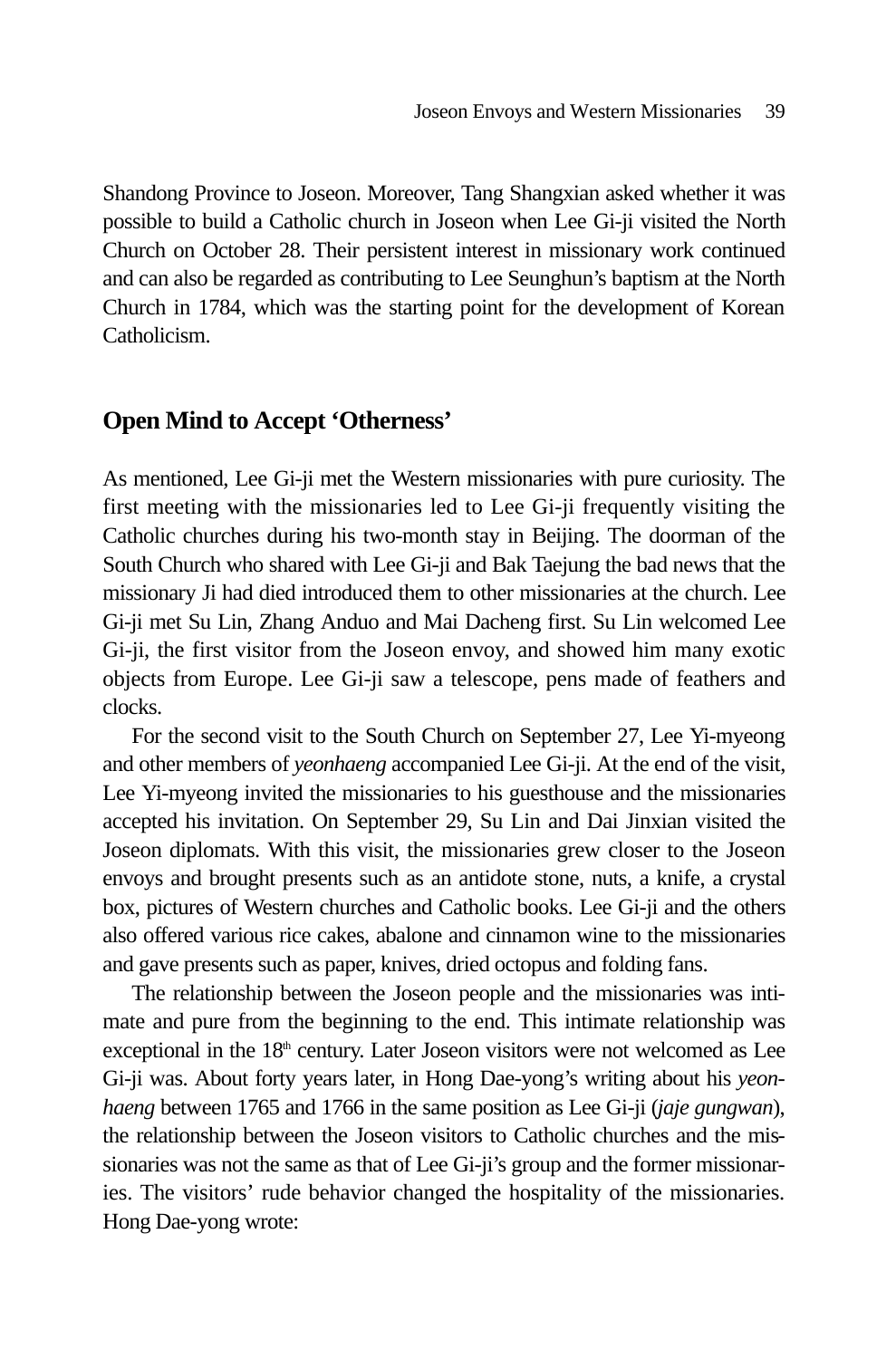Since the emperor Kangxi (r.1662-1722), Joseon's diplomats used to visit the Catholic churches in Beijing and to be welcomed by the missionaries. The missionaries used to show exotic paintings, icons and other objects in the churches and even give the visitors presents brought from Europe. Joseon diplomats year by year wanted more exotic goods and experiences at the churches, so visiting the Catholic churches in Beijing became the diplomats' conventional practice. Our country's custom seemed like arrogance, exaggeration and maliciousness, and the diplomats from Joseon often neither behaved politely nor paid back for the presents they received. Moreover, their followers were often uneducated, smoked and spat inside the churches, and touched things without allowance, which made the missionaries, who liked cleanliness, angry.

Recently, the Western missionaries became to dislike visitors from Joseon more than before. The missionaries refused to do the Joseon visitors a favor. They did not treat the visitors with heart. Thus, I thought that unless we treated the missionaries politely from the heart, the missionaries could not change their attitude. Therefore, I sent two rolls of paper and three fans, three boxes of ink-stick, three tablets of tonic medicine with a letter to the Westerners Liu Songling and Bao Youguan.(Hong Dae-yong 1974, "oejip" gwon 7: 9)

Hong Dae-yong's writing above demonstrated that the negative behavior of the Joseon people during their *yeonhaeng* became the usual scene in Catholic churches forty years after Lee Gi-ji's visits. As Hong Dae-yong mentioned, the time when "the missionaries used to show exotic paintings, icons and other objects in the churches and even give the visitors presents brought from Europe" had already passed when Hong went to Beijing. Whereas Lee Gi-ji was welcomed by the missionaries without any advance notice of his visit, the visitors from Joseon in Hong's days were not allowed to enter the church even when they asked to see the church. Therefore, Hong did not forget to send a present with a polite letter asking the missionaries to meet him.

The way in which the Joseon visitors and the missionaries exchanged presents illustrates the kind of relationship they had. Compared with Hong Daeyong's times, when Lee Gi-ji's group visited the churches, the Joseon people met the Westerners in a polite way and gave presents to express their heart. Hong's description shows that, when the time passed, the Joseon people should first have given presents to the missionaries as a way to pay for being shown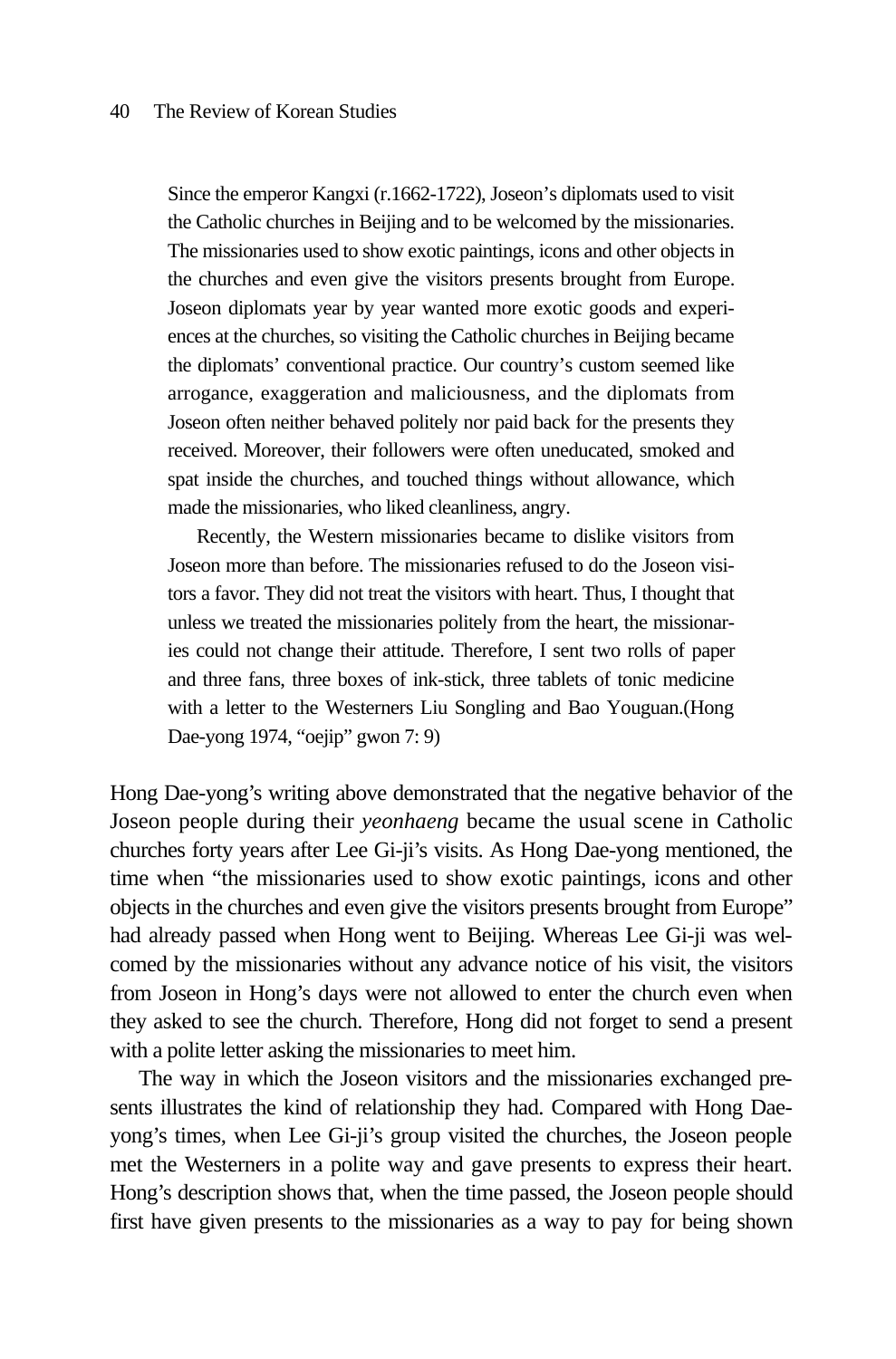around the churches.

Lee Gi-ji and the other Joseon envoys met the missionaries with open minds. They were ready to experience otherness and to understand different values and cultures. The reason for Lee Gi-ji having a close relationship with the missionaries lies in his curiosity to know an unknown people. As Lee Gi-ji did not have an opportunity to meet Westerners, the missionaries did not have opportunity to meet the Joseon people. Therefore, both of the parties were full of pure interest in each other. Both Lee Gi-ji and the missionaries were open-minded, and built trust with each other. When Lee Gi-ji met Su Lin in the South Church, he even accepted Catholicism. On September 20, Lee Gi-ji wrote:

They [Su Lin and Dai Jinxian] hesitated to give me a painting on which a woman was holding a baby and returned it to its place. When I asked the reason, they answered that it was the painting of the mother of Jesus and it was not good to treat it badly or give and take it around. I said, "If Jesus's teaching is spread to Joseon that will be your contribution. Why not spread the icon of Jesus?" They replied, "You are truly right." And gave it to me. ( Lee Gi-ji 1720, gwon 2: "September 20")

Compared to the typical scholars from Joseon, Lee Gi-ji was so open-minded that he thought it might be all right to "spread the icon of Jesus" and moreover to spread Catholicism itself. The intimacy between Lee Gi-ji and the missionaries was not firm enough for the missionaries to begin missionary work in Joseon. Nevertheless, the relationship between them was closer than any other relationship between other Joseon visitors and the missionaries because both parties were generous in accepting the other's attitude towards the world.

The relationship between missionaries and the Joseon visitors appearing in travel literature from the late  $18<sup>th</sup>$  and  $19<sup>th</sup>$  century was not based on mutual respect or friendship. Their meetings were not developed compared to concrete and active contacts such as in *Iramyeon-gi.* For instance, in *Muo yeonhaengnok,* the author Seo Yumun describes a Western missionary in a negative way: "(he is) short, black, and looks harsh(Seo Yumun 1976, gwon 4: "January 19, 1799")." We also know from this writing that the missionary was informed of Joseon's prohibition from believing in Catholicism, which might have affected friendly encounters between the Joseon visitors and Western missionaries. *Buyeonilgi*, written about one hundred years after *Iramyeon-gi,* also shows a bigger gap between the Joseon people and Western missionaries. The experi-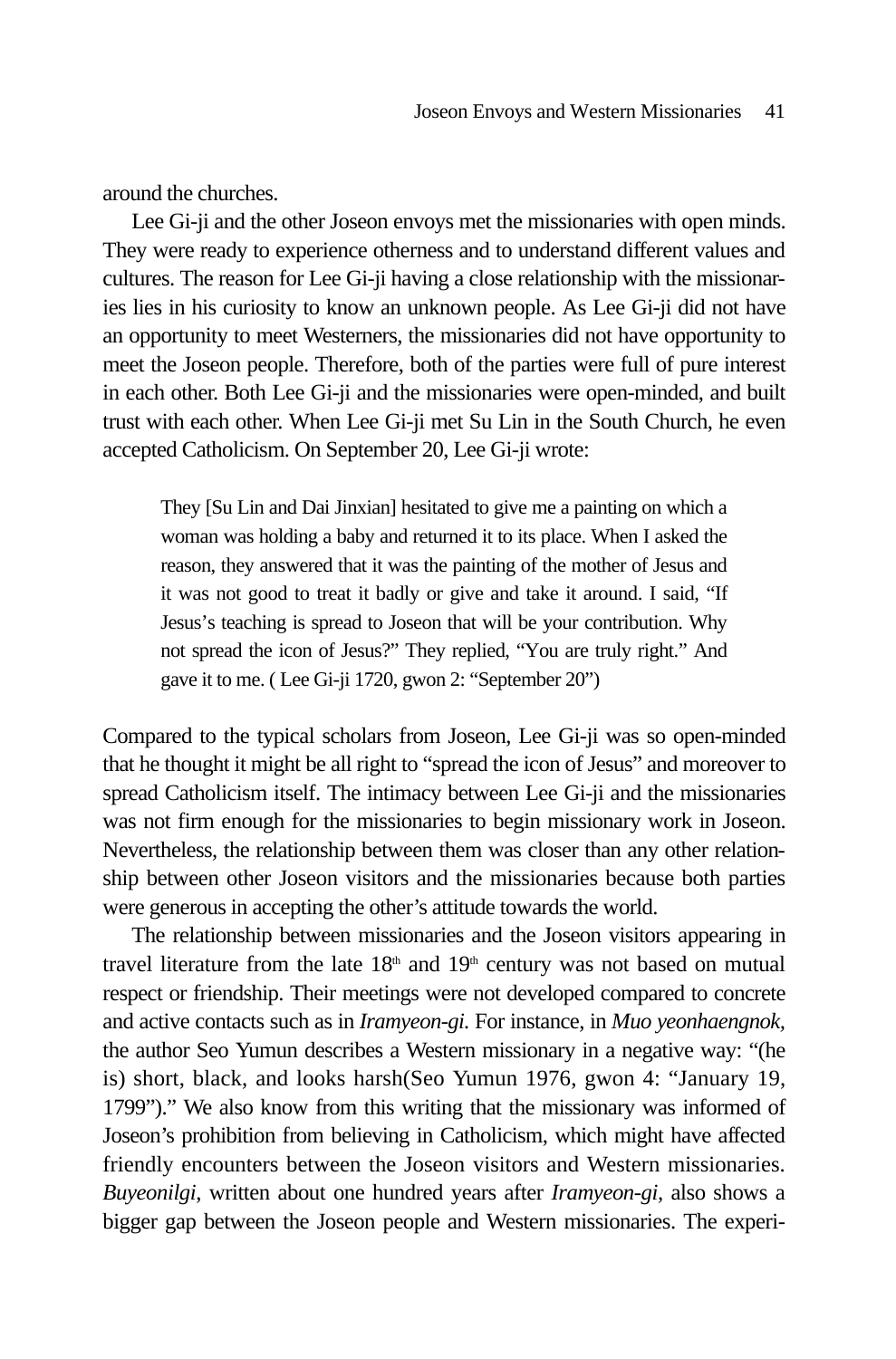#### 42 The Review of Korean Studies

ences with Western missionaries and Catholicism no longer provided any curiosity to the Joseon scholars. In this writing, a Western missionary is regarded as a barbarian while the author points out that the missionary's geographical knowledge is absurd(Anonymous 1982, "June 25, 1828."). The author of *Buyeonilgi* eventually implies that the missionary's opinion and the value cannot be shared with the Joseon people.

 $*$  \*  $*$  \*

*Iramyeon-gi* is very important material especially in understanding *yeonhaeng* literature of not only the early  $18<sup>th</sup>$  century but the late Joseon period. Lee Gi-ji's visits to Catholic churches in Beijing left a diverse and vivid record even if the meetings were not arranged for any special intention. In this article, mutual perceptions between the Joseon envoys and the Western missionaries in Beijing was founded upon an open-minded attitude towards the other, which is a unique characteristic of *Iramyeon-gi* compared to other literary works dealing with *yeonhaeng* from the late Joseon period.

In the Joseon dynasty of the late  $18<sup>th</sup>$  and  $19<sup>th</sup>$  century, a series of oppressive measures against Catholicism (i.e. Catholic persecutions of 1791 and 1801) were likely to have a negative influence on the close relationship between Joseon's diplomats in Beijing and the missionaries. Lee Gi-ji's travel in Beijing was an early opportunity for the Joseon people to meet Western missionaries. His visit was also carried out before the Joseon government showed an oppressive attitude toward Catholicism. Lee Gi-ji was free from any bias against missionaries and Catholicism. At the same time, his *Iramyeon-gi* demonstrates the characteristics of his time when the Joseon people and missionaries were able to meet without any biased thoughts or for any particular purpose. The relationship between them was based on mutual respect and pure friendship. *Iramyeon-gi* has yet to be fully utilized for a better understanding of Korean travel literature, and additional research on it could also contribute to a broad examination of social consciousness during the late Joseon dynasty.

### **References**

Anonymous. 1982. *Buyeonilgi* (Diary of Travel to Beijing). In *Gugyeok yeonhaengnok seonjip* (Selected Works of Travel to Bejing in Korean